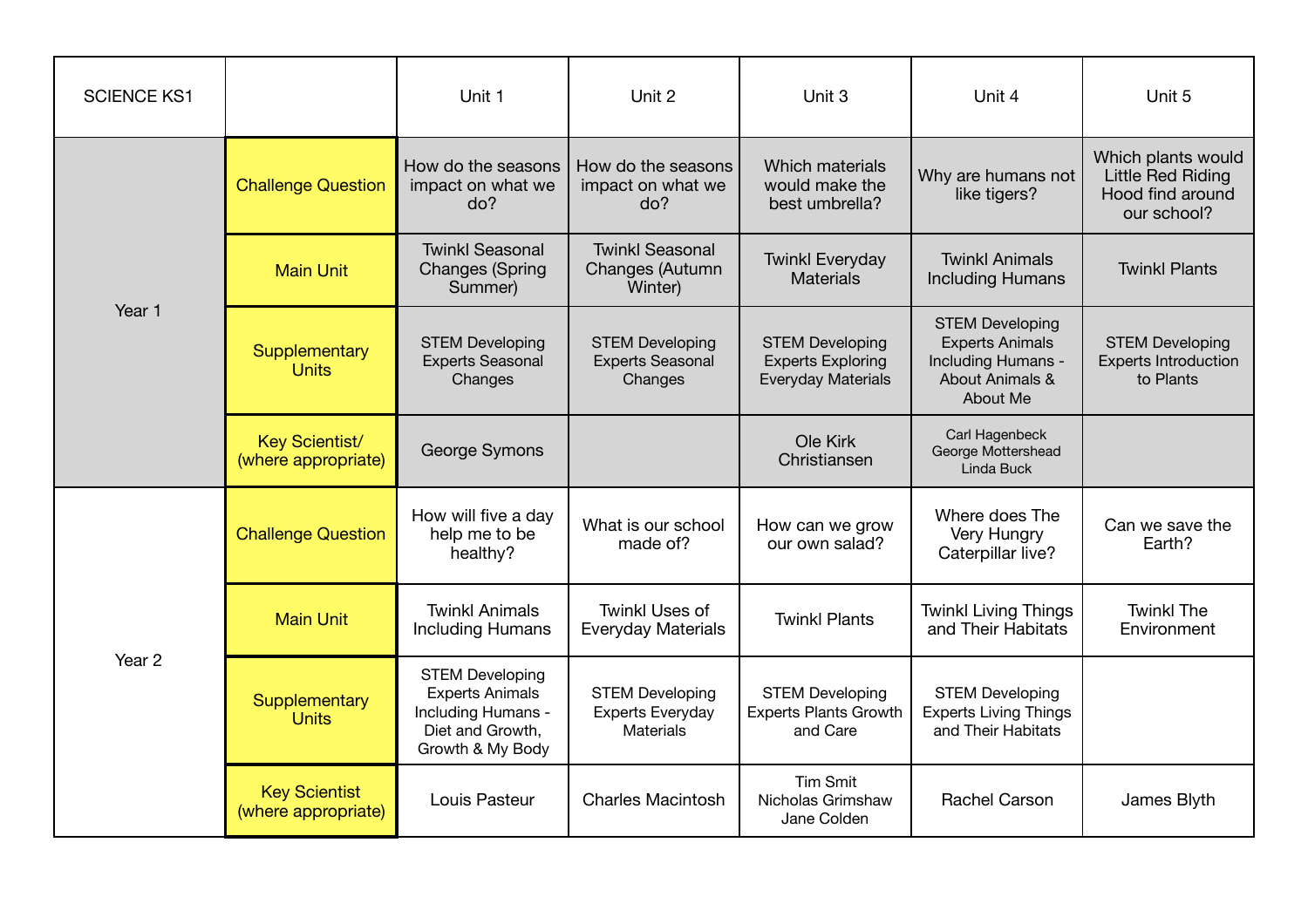| <b>SCIENCE</b><br>LKS <sub>2</sub> |                                             | Unit 1                                                                                         | Unit 2                                                             | Unit 3                                                         | Unit 4                                                                                                                         | Unit 5                                                                |
|------------------------------------|---------------------------------------------|------------------------------------------------------------------------------------------------|--------------------------------------------------------------------|----------------------------------------------------------------|--------------------------------------------------------------------------------------------------------------------------------|-----------------------------------------------------------------------|
| Year <sub>3</sub>                  | <b>Challenge Question</b>                   | How can Usain Bolt<br>move so quickly?                                                         | What do rocks tell<br>us about the way<br>the Earth was<br>formed? | Do opposites<br>attract?                                       | How did that<br>blossom become an<br>apple?                                                                                    | How far can you<br>throw your<br>shadow?                              |
|                                    | <b>Main Unit</b>                            | <b>Twinkl Animals</b><br><b>Including Humans</b>                                               | <b>Twinkl Rocks</b>                                                | <b>Twinkl Forces and</b><br>Magnets                            | <b>Twinkl Plants</b>                                                                                                           | <b>Twinkl Light</b>                                                   |
|                                    | Supplementary<br><b>Units</b>               | <b>STEM Developing</b><br><b>Experts Animals</b><br>Including Humans -<br><b>What Makes Us</b> | <b>STEM Developing</b><br><b>Experts Rocks</b>                     | <b>STEM Developing</b><br><b>Experts Forces and</b><br>Magnets | <b>STEM Developing</b><br>Experts Plants - Life<br>Cycles                                                                      | <b>STEM Developing</b><br><b>Experts Light</b>                        |
|                                    | <b>Key Scientist</b><br>(where appropriate) | <b>Marie Curie</b>                                                                             | <b>William Smith</b>                                               | Inge Lehmann                                                   | Sir Joseph Banks<br>David Douglas<br>Jeanne Baret<br>Tom Hart Dyke<br>George Washington<br>Carver                              |                                                                       |
| Year 4                             | <b>Challenge Question</b>                   | What happens to<br>the food we eat?                                                            | How could we cope<br>without electricity<br>for one day?           | How would we<br>survive without<br>water?                      | Which wild animals<br>and plants thrive in<br>your locality?                                                                   | Why is the sound<br>that 'The Beatles'<br>make enjoyed by so<br>many? |
|                                    | <b>Main Unit</b>                            | <b>Twinkl Animals</b><br>Including Humans                                                      | <b>Twinkl Electricity</b>                                          | <b>Twinkl States of</b><br>Matter                              | <b>Twinkl Living Things</b><br>and Their Habitats                                                                              | <b>Twinkl Sound</b>                                                   |
|                                    | Supplementary<br><b>Units</b>               | <b>STEM Developing</b><br><b>Experts Animals</b><br>Including Humans -<br>Food and Digestions  | <b>STEM Developing</b><br><b>Experts Electricty</b>                | <b>STEM Developing</b><br><b>Experts States of</b><br>Matter   | <b>STEM Developing</b><br><b>Experts Classifying</b><br>Living Things and<br>Their habitats &<br>Nature and The<br>Environment | <b>STEM Developing</b><br><b>Experts Sound</b>                        |
|                                    | <b>Key Scientist</b><br>(where appropriate) | Washington<br>Sheffield                                                                        | Thomas Edison<br>James West<br>Gerhard M Kessler                   | Maria Telkes                                                   | <b>Gerald Durrell</b>                                                                                                          | Alexander Graham<br>Bell                                              |